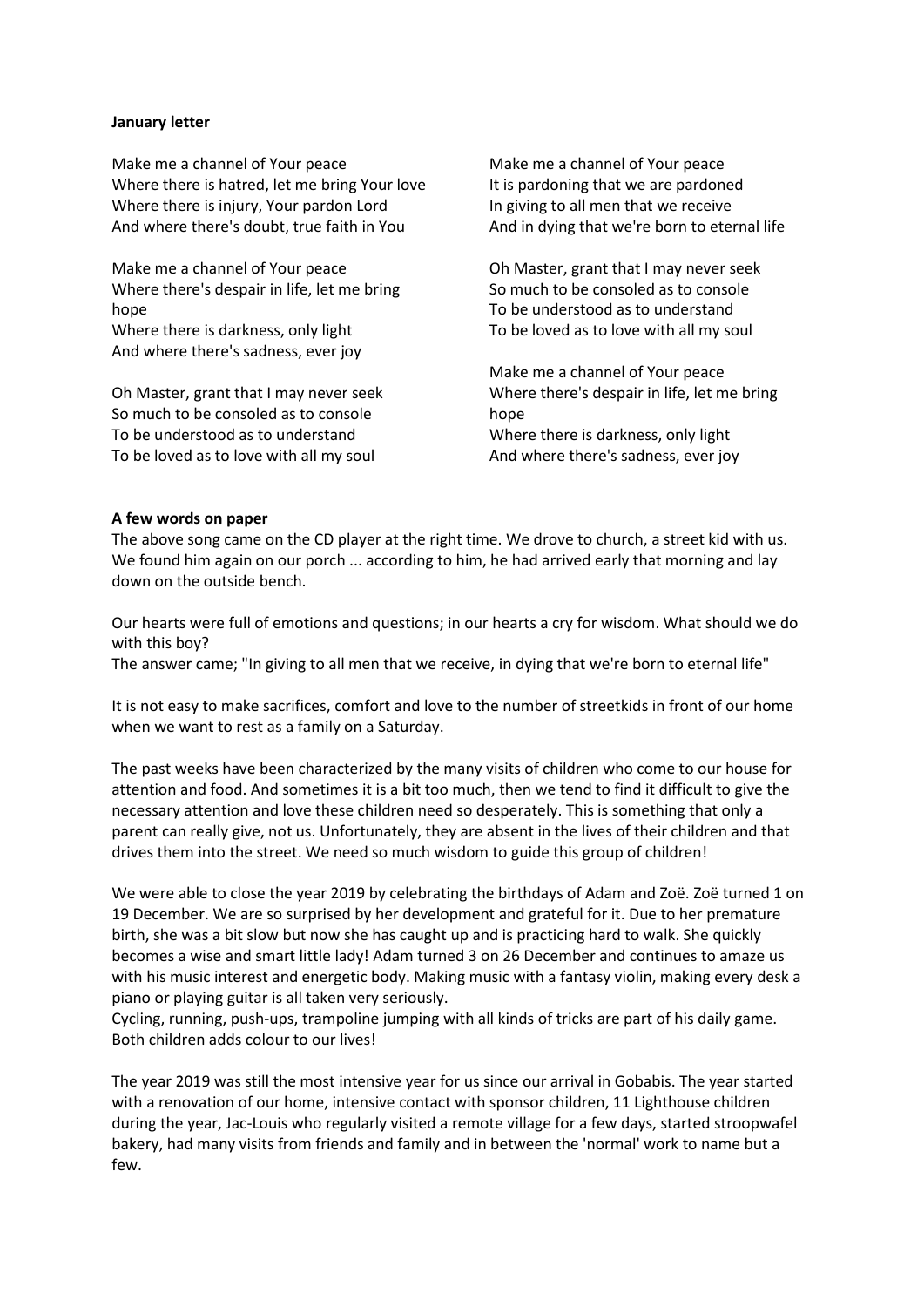I secretly hope that the year 2020 will be calmer and at the same time we also know that we have to do what our hand finds to do and that our lives are led by our Creator and Sustainer. In the past year He was once again faithful to provide and did immeasurably more than we could pray, ask or imagine!

If you prefer not to receive this newsletter in the new year, you can unsubscribe at the bottom of the page.

We are very grateful for all the consideration in the form of prayer, financial support for our family, Light for the Children School, community and all the visits! We feel supported and remain aware of our need for it!

We would like to make a call to pray specifically for Uncle Henk, the missionary we support. His wisdom and provision are so needed!

We wish everyone a year full of peace, love and the presence of the Lord!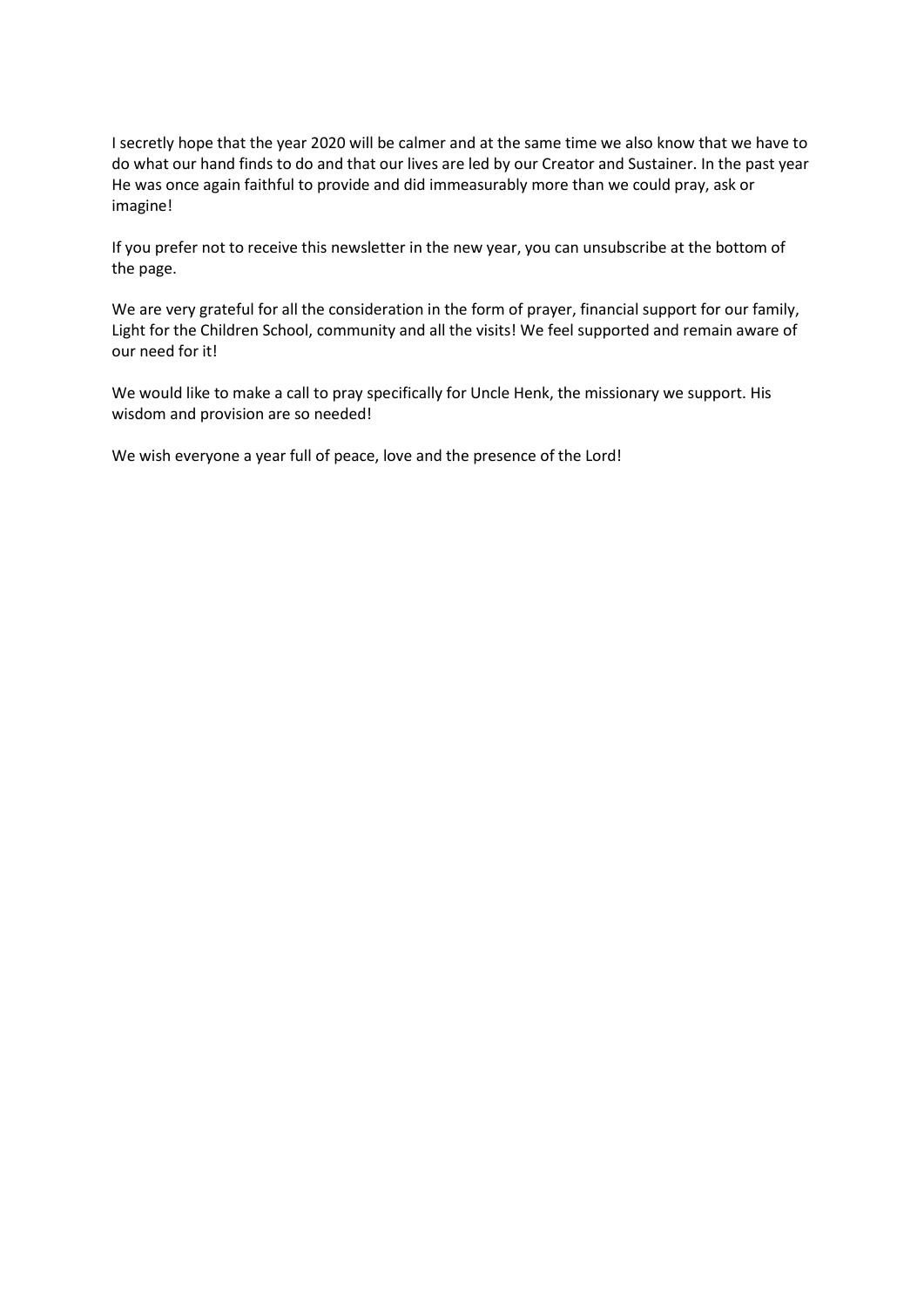### **April 2020 newsletter**

'Count your blessings, count them one by one', or 'Thank God in everything' are not easy assignments. In the past few months we have been challenged in our thoughts about this again. While we were still trying to get all the sponsorchildren in the right places in the schools, to give every child the necessities, we were shocked by the unexpected death of our neighbour who rented an apartment in our backyard, he suffered a cardiac arrest at work. That same week, we saw baby Nadia (9 months old) deteriorate every day in the hospital and she died four days later. Lung infection. A big blow to our entire family!

A month later, the lady who helped us at home gave birth to twins, but they also died - Premature birth. In the same few months we still had Lighthouse children at home. We could enjoy those little innocent people and at the same time it filled our hearts with sorrow. The misery in which these children were born and the uncertain future they are also entering ... We were able to find a good foster home for the 6 week old baby and the 4 month old child was taken care of by her great grandmother. Unfortunately, the biological mother later took over the care again and that beautiful girl died three weeks ago in the hospital.

In moments like these our hearts cannot but be filled with grief; we have many questions and few answers. In the midst of this we are aware of Almighty God's presence as we remember the times when we experienced his protection and were comforted by his healing hand in the past months.

A mother and a baby who were very ill, actually no longer in hope, are becoming more and more healthy, twins seriously ill, emaciated by a stomach virus, are now growing like cabbage (a Dutch proverb). Yes, we serve a Living God!

Our days are numbered with Him and we find peace in it. Adam is working with us to give everything a place and asks almost every day whether our hearts are aching ... he then lists the list of deaths and says that his heart is also heavy...

The large box with cuddle toys from the Netherlands is distributed by Adam to the children in the hospital. A big success! Thanks for everyone who contributed!

#### **Visitors**

In February and March we had guests from the Netherlands and that brought a fresh breeze into our home. It is nice to be able to share our work and experiences in this way.

Group of Hope children are always enriched and encouraged by visitors. We appreciate the visits we receive and now enjoy all the beautiful memories!

We really appreciate the visits we receive and now enjoy all the beautiful memories.

#### **Currently**

Also in Namibia we are inundated with news and regulations concerning COVID-19. There are now 16 confirmed infections in this country, all schools are closed for the third week, two provinces on lockdown and possibly the entire country during this week.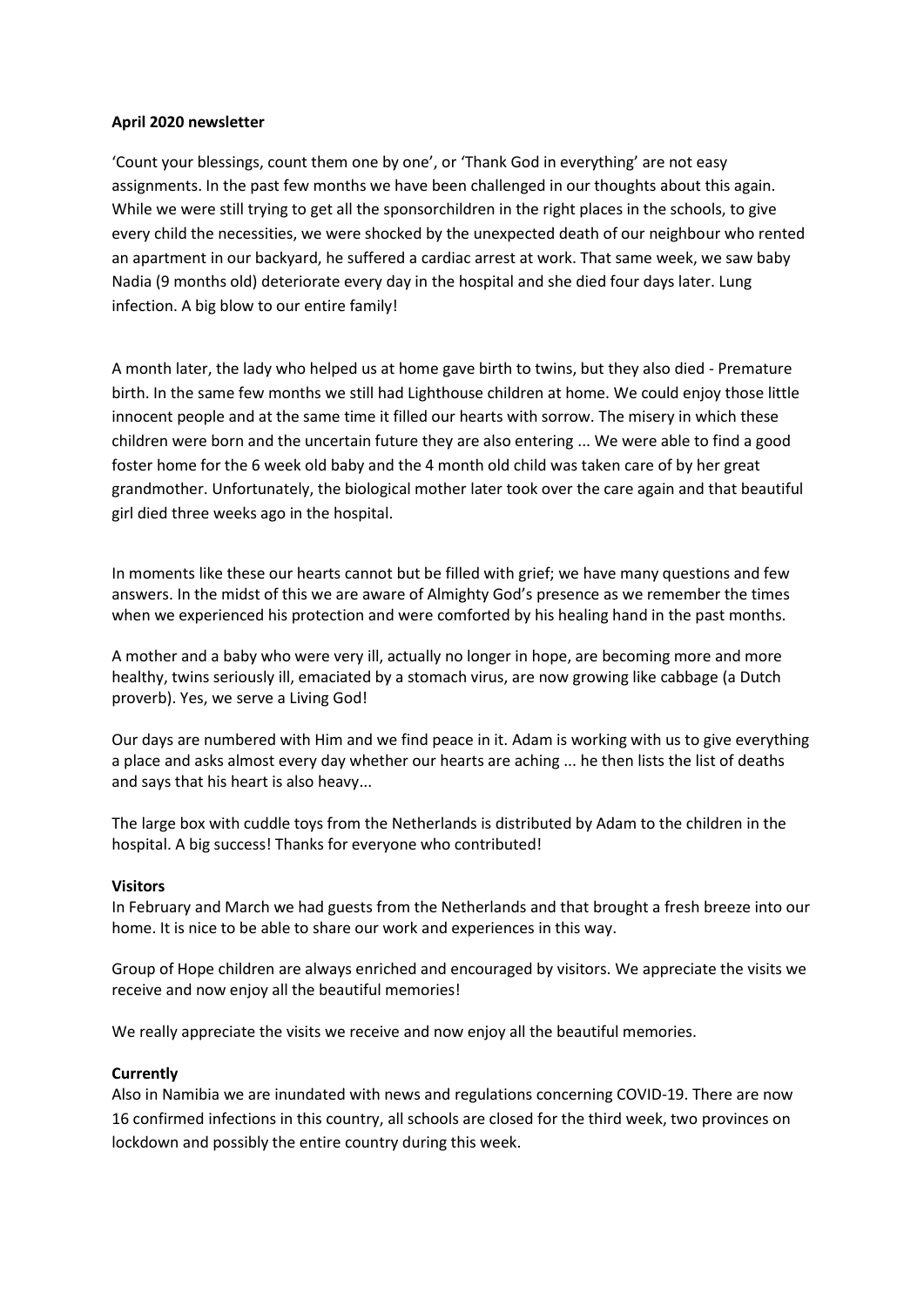Jac-Louis will get a permit to drive around because of the work in the informal settlements. We receive weekly donations in the form of food, which is especially necessary in this upcoming period. We try to adhere to the national regulations as much as possible, but we cannot close our ears and eyes as if there is no other person. The "normal distress" remains even though an extra virus is circulating.

We pray for wisdom and protection for our few doctors in this town. The government hospital has equipment that can be counted on two hands and then it stops. The facilities are scarce across the country.

### **Kids on the street**

All street children from Gobabis who normally walk around in the capital Windhoek are, thanks to the regulations pertaining to the virus back in Gobabis and kept busy by Youth Care during the day. They have made a space available to accommodate some who don't have a place to sleep. During these times every one also receives 3 meals a day. It is fantastic that the government has taken action in this regard. Amazing progress!

Also, all sales of alcohol are prohibited, wow! The bars in the informal settlements are unusually empty and quiet. A strange sight - But progress!

Lemons, garlic and onions are more difficult to get your hands on. People suddenly realize what is healthy for a body - Another progress

## **Greetings**

The future remains uncertain, everyone realizes that life is relative. But in all of this we keep our eyes on our Rock and we know that He has overcome the world. That we must seek rest and peace in Him in the midst of the storm, then the next task is not so difficult anymore;

"Count your blessings, count them one by one, and" Thank God in everything. "

Kind regards from the four of us

Jac-Louis & Gijsbertha

Adam & Zoë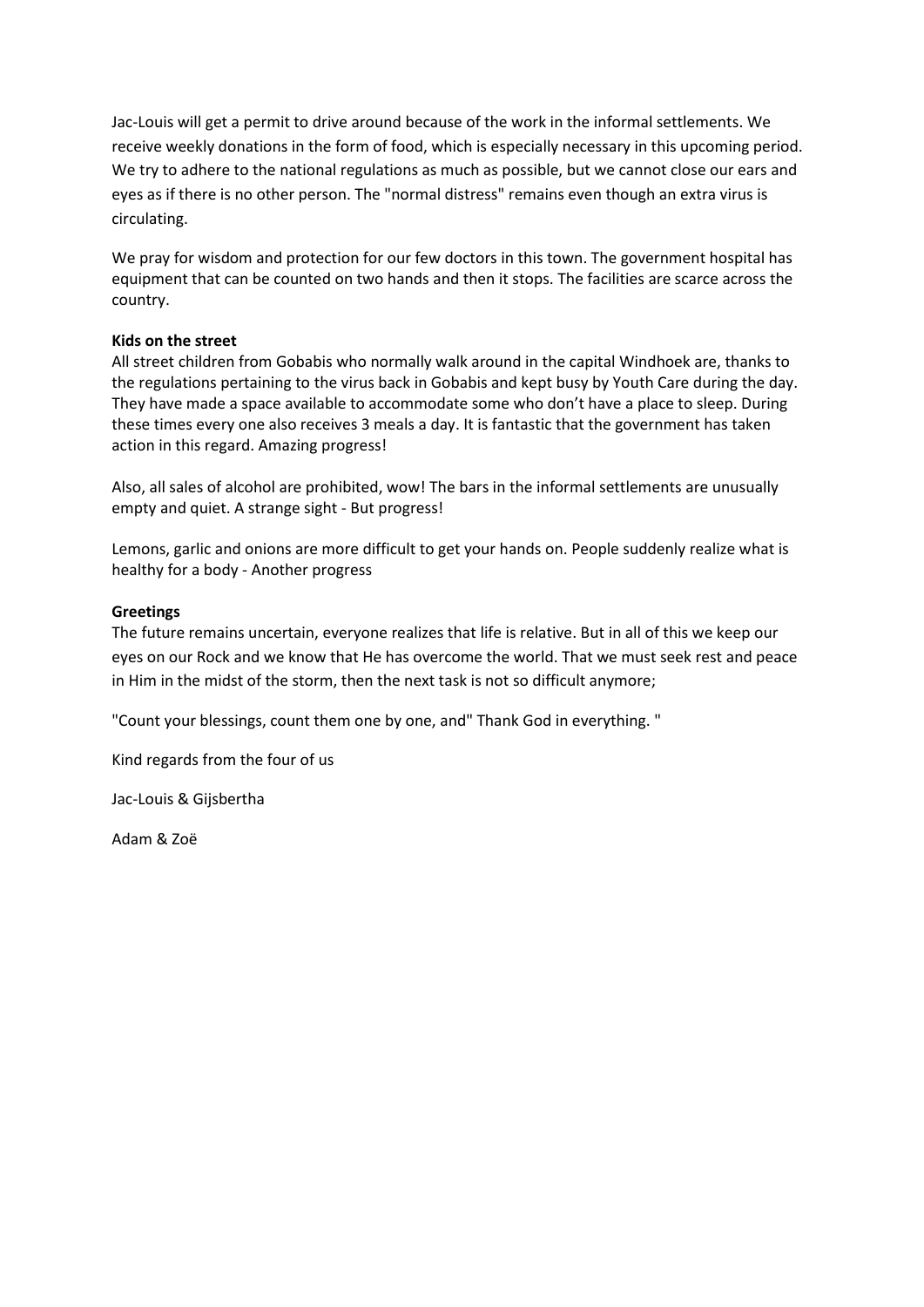# **July letter**

## **Wonder-week and a plea**

In this letter we would like to share with you how the community has been cared for through ways all in one week. Enjoy reading.

# **School fees**

A boy in the community was able to attend the private school in Gobabis thanks to a government scholarship. Unfortunately, the government stopped paying it in August last year. We had already received a large amount to pay the outstanding amount for 2019, but a few weeks ago we heard from the school that € 1700 was still needed for this final year of his schooling. If the amount was not paid June 30, this boy could not go to school. After a call on social media, we were able to inform the school that the full amount could be paid. The gratitude, surprise, joy and peace this brought to the parents and this student is indescribable. Two weeks later, we still hear how grateful they are for God's provision in their lives. God's timing is always perfect!

## **Triplets**

The doctor calls, "do you have any clothes for babies? A woman has given birth in the hospital and to her surprise, she has had three babies instead of one. "

That same day, I had read a message from friends saying she would be happy to send money if there was a need in the community.

We were able to take advantage of that great offer the same day and buy clothes and other necessities for this mama to take care of her three gifts!

Later, another amount of money came in with which we could buy good food so that this mother can continue to breastfeed. Isn't it amazing how the Lord works?





### **Operation colleague**

A colleague of ours has been waiting since 2007 for a specific surgery to take place and so another operation was scheduled...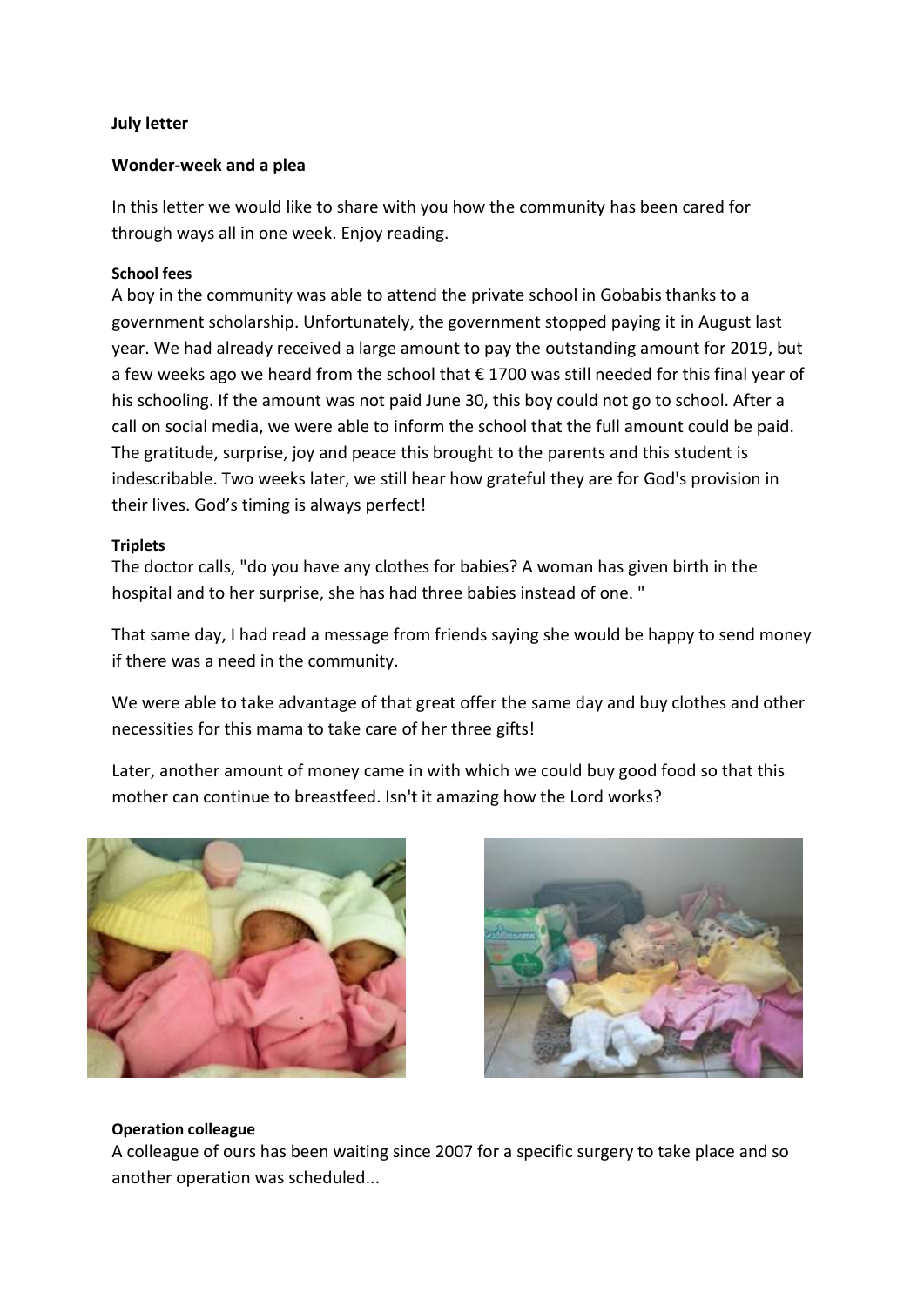After a week of waiting for blood pressure to stabilize, and another re-scheduling the necessary surgery was performed and to our surprise he was able to go home the next day. We are silent and amazed at how good and gracious the Lord is to show His provision in this way for something money can't buy…one's health.

# **Food for 23 families**

"Gijsbertha, can you buy food for 23 families if I give you money?"

"Sure, I want to do that, but I don't think the amount you sent is enough for 23 families. "

"No problem, I'll still send some money!"

With a large amount of money, we were able to buy the basic needs for 23 families at a time of extra poverty. The employees of one of the local businesses have not received a salary or only a small part in recent months. This is a big problem because in every family there are people who have been cut on their salary or have received nothing.

What a privilege it was to put together food packages for 23 families. The idea that food can be put on the table again! Wow!

# **Volunteer visit**

Our house was filled for a few days with three Romanian volunteers who work at a Romanian mission base near Tsumkwe. They came especially to Gobabis to help paint the San Pre School, a school that is also part of the Light for the Children Foundation.

To our surprise, they came not only with their willingness to help practically but also with a large amount of money for their work and to help address needs in the community!

Jac-Louis and I had been thinking for several weeks about raising money for a grandmother